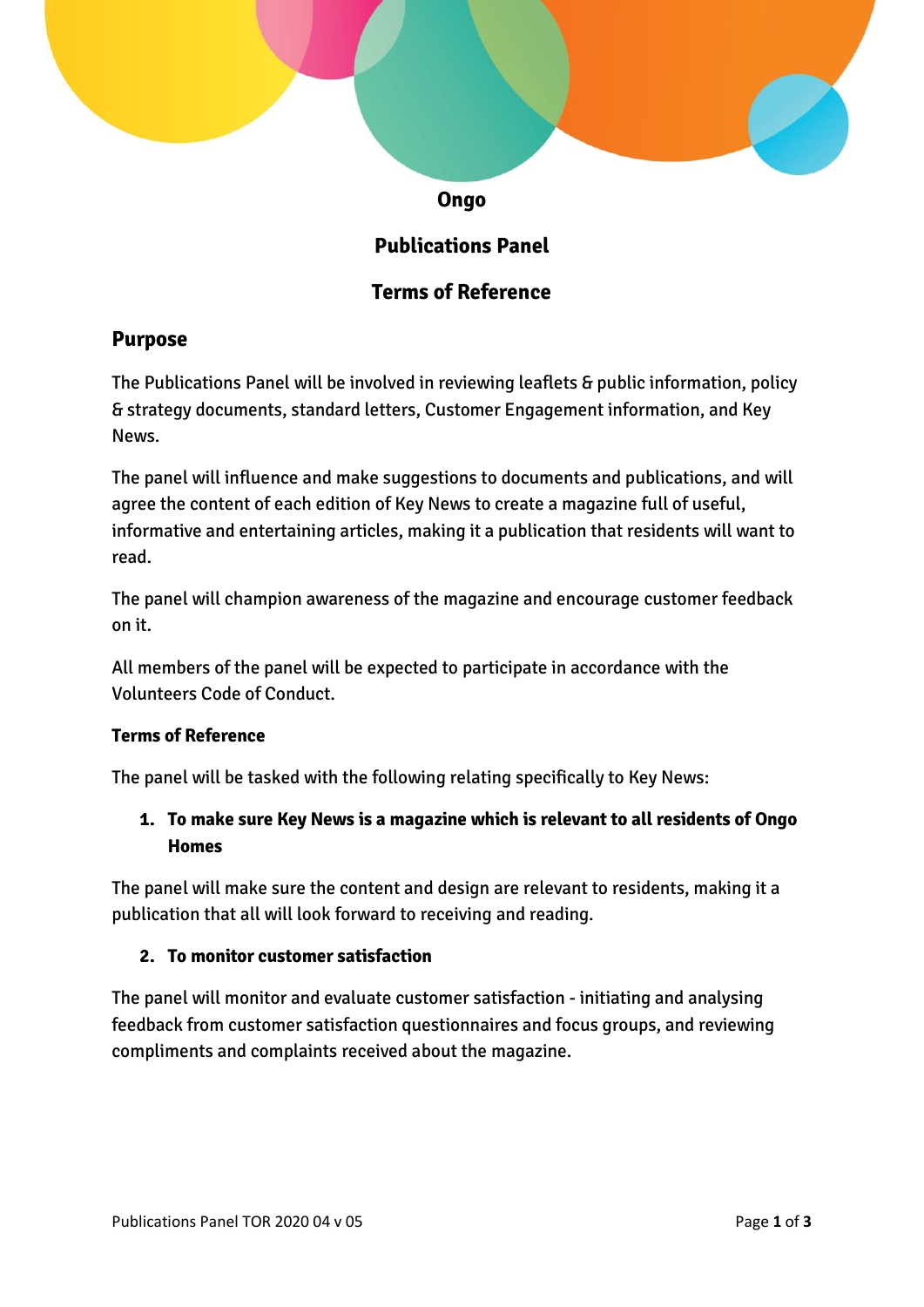## **3. To ensure that Key News represents value for money**

The panel will monitor and review the cost of producing and distributing the publication on an annual basis, with a view to ensuring optimum value for money especially in relation to print, format, design and circulation costs.

#### **4. To raise awareness & positively promote Key News**

The panel will employ various methods to raise awareness of the magazine and identify new ways to promote the publication.

#### **5. To promote customer engagement**

To encourage customers to offer articles for inclusion and give feedback on content to make sure we are offering them a magazine they want to read. To ensure maximum customer influence in the production of the magazine.

#### **6. To participate in the identification of best practice**

The panel will consider areas of good practice and lessons learnt, in the production of the Key News, utilising previous issues and other magazines (including those from other housing providers as well as others available on the open market).

#### **7. To address issues of diversity**

The panel will ensure articles are included that are relevant, raise awareness and of interest to the diverse nature of the Ongo Homes customer base.

#### **8. To proof read copies before distribution**

The panel will be sent a draft copy of each edition for proof reading.

For the full paper editions, the panel will receive a content planner that will be discussed at a panel meeting.

For the digital versions, the panel will receive the content planner and written content at least two weeks before the edition is due to feedback to the editor.

#### **Membership and person specification**

- Membership of the panel will consist of a maximum number of 5 members
- Membership will be for a period of 12 months and subject to an annual review at which time members will be asked if they wish to continue as a member of the panel.

We will proactively work to ensure the membership reflects the diverse customer base, particularly in terms of age, ethnicity, gender and ability.